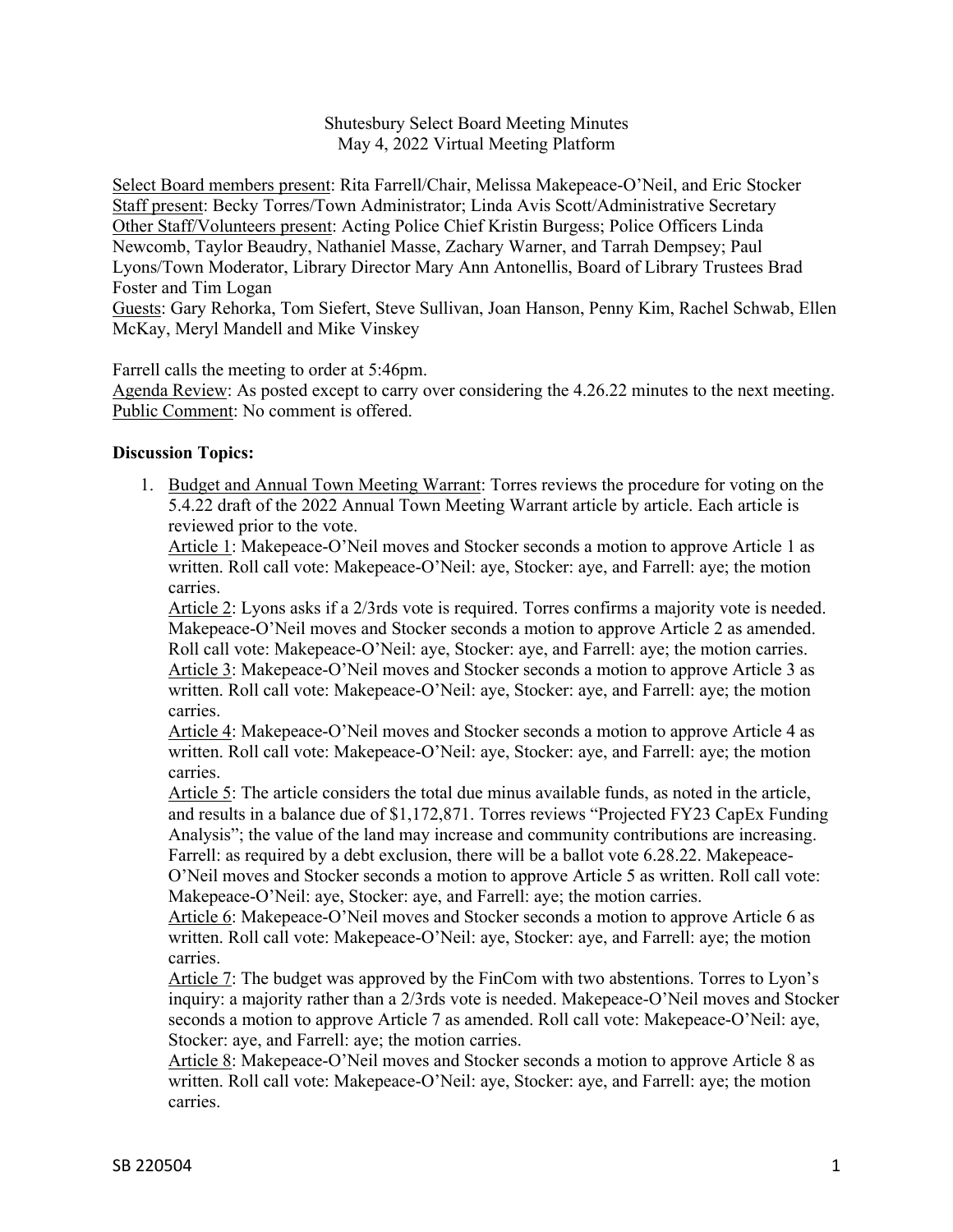Article 9: Makepeace-O'Neil moves and Stocker seconds a motion to approve Article 9 as written. Roll call vote: Makepeace-O'Neil: aye, Stocker: aye, and Farrell: aye; the motion carries.

Article 10: Makepeace-O'Neil moves and Stocker seconds a motion to approve Article 10 as written. Torres: because the price on the Peterbilt increased, Highway Superintendent Tim Hunting sourced a Mack with sufficient power at the original price. Roll call vote: Makepeace-O'Neil: aye, Stocker: aye, and Farrell: aye; the motion carries.

Article 11: Makepeace-O'Neil moves and Stocker seconds a motion to approve Article 11 as written. Roll call vote: Makepeace-O'Neil: aye, Stocker: aye, and Farrell: aye; the motion carries.

Article 12: Makepeace-O'Neil moves and Stocker seconds a motion to approve Article 12 as written. Roll call vote: Makepeace-O'Neil: aye, Stocker: aye, and Farrell: aye; the motion carries.

Article 13: Makepeace-O'Neil moves and Stocker seconds a motion to approve Article 13 as written. Roll call vote: Makepeace-O'Neil: aye, Stocker: aye, and Farrell: aye; the motion carries.

Article 14: Lyons, Torres and the Board agree to include proposed bylaw language in the warrant to ensure voters have access to the language when voting; materials will be available on the Town website; print copies will be available for pick up at Town Hall and during annual town meeting. Makepeace-O'Neil moves and Stocker seconds a motion to approve Article 14 with the addition of the Building Committee bylaw language. Roll call vote: Makepeace-O'Neil: aye, Stocker: aye, and Farrell: aye; the motion carries.

Article 15: Makepeace-O'Neil moves and Stocker seconds a motion to approve Article 15 as written. Roll call vote: Makepeace-O'Neil: aye, Stocker: aye, and Farrell: aye; the motion carries.

Article 16: Makepeace-O'Neil moves and Stocker seconds a motion to approve Article 16 as written. Roll call vote: Makepeace-O'Neil: aye, Stocker: aye, and Farrell: aye; the motion carries.

Article 17: Torres to Lyons' inquiry: Bob Groves' recusal is noted because he will be bidding on the project however his name is not needed. Makepeace-O'Neil moves and Stocker seconds a motion to approve Article 17 as amended. Roll call vote: Makepeace-O'Neil: aye, Stocker: aye, and Farrell: aye; the motion carries.

Article 18: Makepeace-O'Neil moves and Stocker seconds a motion to approve Article 18 as written. Roll call vote: Makepeace-O'Neil: aye, Stocker: aye, and Farrell: aye; the motion carries.

Article 19: Makepeace-O'Neil moves and Stocker seconds a motion to approve Article 19 as written. Torres: distribution of CPA funds was confirmed by Gail Weiss/Town Accountant. Stocker references the question from a member of the public via email regarding the Community Preservation Committee vote. Torres and Farrell: the party referenced in the email recused themselves from the vote. Roll call vote: Makepeace-O'Neil: aye, Stocker: aye, and Farrell: aye; the motion carries. The Board agrees to allow a brief public comment. Tom Siefert clarifies that a vote took place 12.21.22 prior to when the member recused himself that is why there is concern the recusal did not occur as early as it could have. Farrell as member of the Community Preservation Committee: the first vote to determine the eligibility of the application was unanimous; the abutter recused themselves from the final vote to recommend funding the project to annual town meeting.

Article 20: Makepeace-O'Neil moves and Stocker seconds a motion to approve Article 20 as written. Roll call vote: Makepeace-O'Neil: aye, Stocker: aye, and Farrell: aye; the motion carries.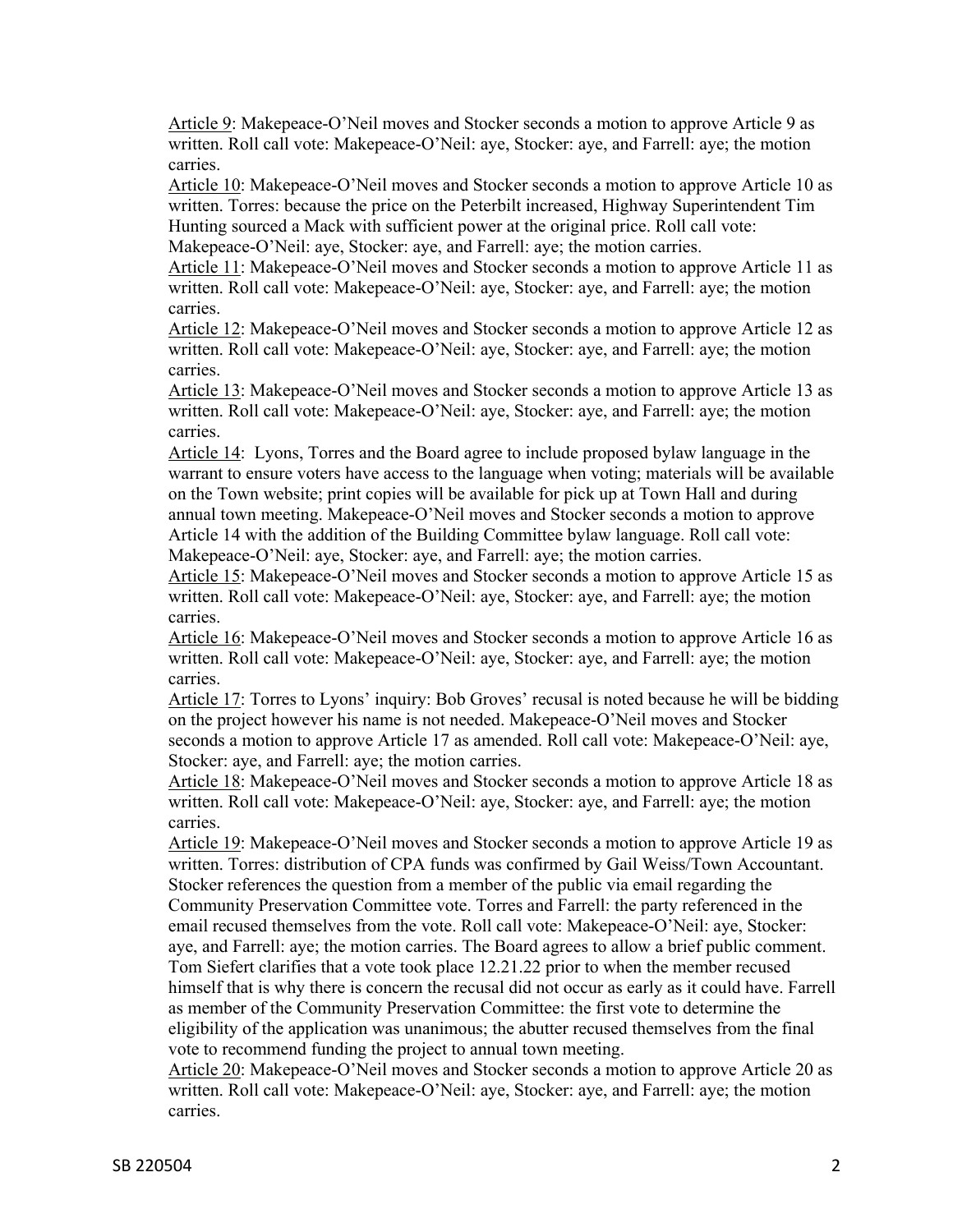Article 21: Makepeace-O'Neil moves and Stocker seconds a motion to approve the amended Article 21 to include the bylaw language. Roll call vote: Makepeace-O'Neil: aye, Stocker: aye, and Farrell: aye; the motion carries.

Article 22: Makepeace-O'Neil moves and Stocker seconds a motion to approve Article 22 as written. Roll call vote: Makepeace-O'Neil: aye, Stocker: aye, and Farrell: aye; the motion carries. Lyons recommends placing Article 47, citizen petition, after Article 22 because the petition is the same as the article therefore could be withdrawn. The Board agrees that once Article 47 is approved, it will become Article 23 and subsequent article numbers will change by one.

Article 23: Makepeace-O'Neil moves and Stocker seconds a motion to approve Article 23 as written. Roll call vote: Makepeace-O'Neil: aye, Stocker: aye, and Farrell: aye; the motion carries.

Article 24: Makepeace-O'Neil moves and Stocker seconds a motion to approve Article 24 as written. Roll call vote: Makepeace-O'Neil: aye, Stocker: aye, and Farrell: aye; the motion carries.

Article 25: Makepeace-O'Neil moves and Stocker seconds a motion to approve Article 25 as written. Roll call vote: Makepeace-O'Neil: aye, Stocker: aye, and Farrell: aye; the motion carries.

Article 26: Makepeace-O'Neil moves and Stocker seconds a motion to approve Article 26 as written. Roll call vote: Makepeace-O'Neil: aye, Stocker: aye, and Farrell: aye; the motion carries.

Article 27: Makepeace-O'Neil moves and Stocker seconds a motion to approve Article 27 as written. Roll call vote: Makepeace-O'Neil: aye, Stocker: aye, and Farrell: aye; the motion carries.

Articles 28-42: Torres: these articles were submitted by the Assessors; they are already on the books however updates need to be accepted and verified by annual town meeting in order to set a baseline; all funding comes out of the overlay, a fund managed by the Assessors so there is no budgetary impact. Makepeace-O'Neil moves and Stocker seconds a motion to approve Articles 28-42. Lyons would like to group these articles as a consent agenda and to require Administrative Assessor Kevin Rudden, prior to this block of articles, to give a concise presentation. Roll call vote: Makepeace-O'Neil: aye, Stocker: aye, and Farrell: aye; the motion carries.

Article 43: Makepeace-O'Neil moves and Stocker seconds a motion to approve Article 43 as written. Roll call vote: Makepeace-O'Neil: aye, Stocker: aye, and Farrell: aye; the motion carries.

Article 44: Makepeace-O'Neil moves and Stocker seconds a motion to approve Article 44 as written. Roll call vote: Makepeace-O'Neil: aye, Stocker: aye, and Farrell: aye; the motion carries.

Article 45: Lyons conferred with Town Counsel Donna MacNicol about the two parts of this petition; the first part requests the Planning Board to develop a light bylaw in one year; the second part is to enact an immediate temporary light bylaw; there needs to be further consideration of part two by Town Counsel; Lyons will confer with the petitioner. Torres: if there is a language change, it will need to occur during annual town meeting. Makepeace-O'Neil moves and Stocker seconds a motion to approve Article 45 as amended to include the full petition narrative. Roll call vote: Makepeace-O'Neil: aye, Stocker: aye, and Farrell: aye; the motion carries.

Article 46: Makepeace-O'Neil moves and Stocker seconds a motion to approve Article 46 as written. Roll call vote: Makepeace-O'Neil: aye, Stocker: aye, and Farrell: aye; the motion carries.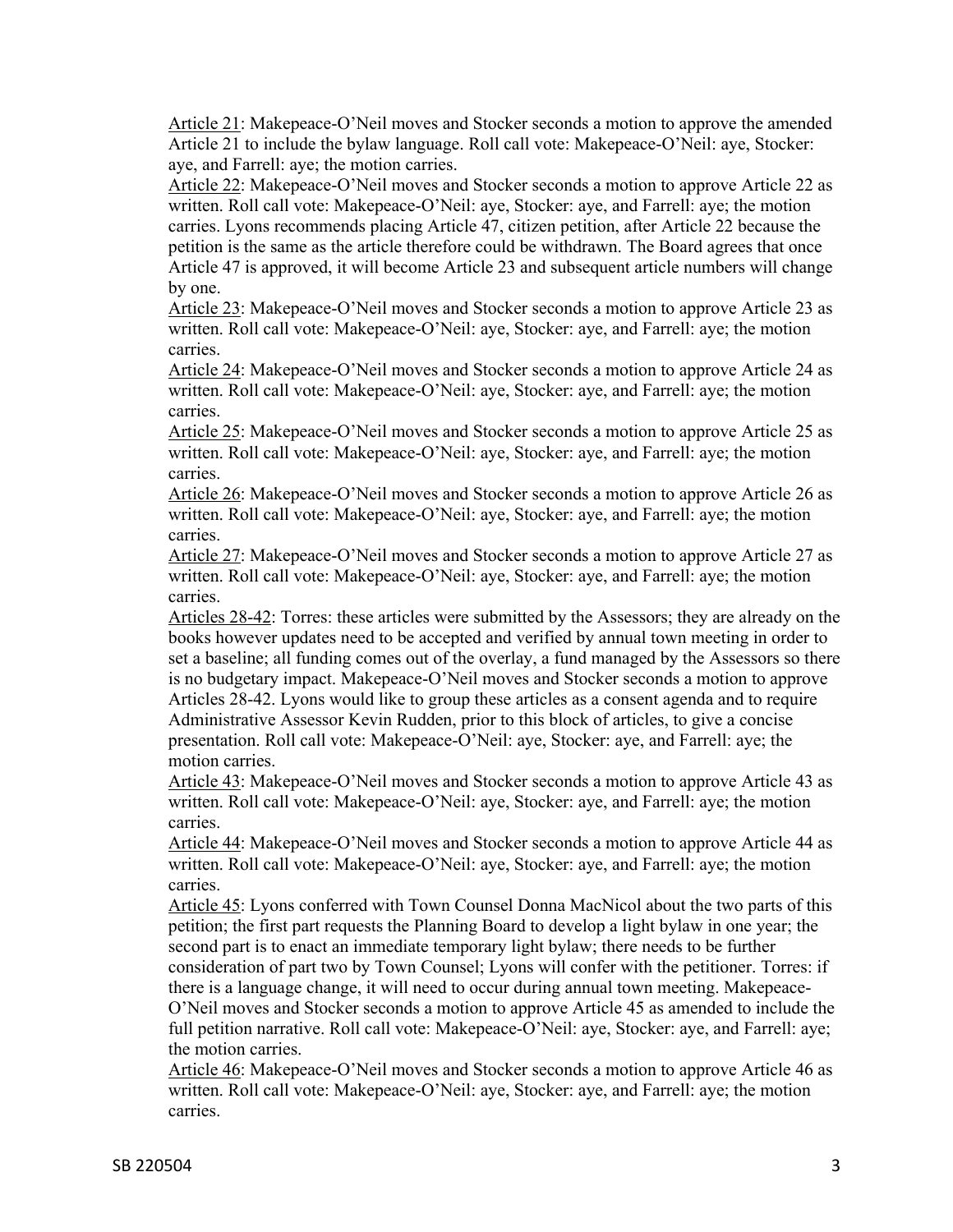Article 47: This article will become #23 requiring renumbering of articles #23 -47; there will be no other reordering. Makepeace-O'Neil moves to approve Article 47, to become Article 23, as written. Roll call vote: Makepeace-O'Neil: aye, Stocker: aye, and Farrell: aye; the motion carries.

The Select Board supports Lyons in deciding on which articles to consider by consent.

- 2. Hiring New Police Chief: Farrell: the Police Study Group (PSG) report was accepted 4.26.22; prior to the report's submission, the Police Department operated with an Acting Chief; if prepared to do so, the Select Board will consider appointing a permanent chief from within the ranks. Makepeace-O'Neil: based on the PSG's research and survey results, the community would like to have their own chief and one hired from within our own department; she is comfortable with this plan. Stocker: this is what we should do. Farrell: the Board could promote Kristin Burgess from acting to full chief subject to an acceptable background check and salary negotiation.
	- Makepeace-O'Neil moves and Stocker seconds a motion to appoint Kristin Burgess as Police Chief contingent on an acceptable background check and salary negotiation. Roll call vote: Makepeace-O'Neil: aye, Stocker: aye, and Farrell: aye; the motion carries.

Farrell thanks Chief Burgess and the Department's officers, all of whom are present, for their patience with the PSG process; their Department has positive support from the community. Burgess thanks the Select Board and Torres for trusting the guardianship and peacekeeping of the town with her and thanks her officers for their steadfast work; she is honored to be Shutesbury's first female police chief.

- 3. EMP Grant: This agenda item will be considered during the 5.10.22 meeting.
- 4. Fire Chief Hiring Committee: Because the Personnel Board and Finance Committee have yet to select representatives, the Select Board plans to appoint the full slate on 5.10.22.
- 5. MVP Action Grant: Farrell: the full application is due 5.5.22. Torres; the Select Board needs to sign the "Statement of Match"; the grant request is for \$150,000; due to the Town's per capita income, it qualifies for a 10% match/\$15,000 comprised of \$10,000 in-kind work by the Highway Department and \$4,500 in-kind administrative work by the Town Administrator and Administrative Secretary.
	- Makepeace-O'Neil moves and Stocker seconds a motion to approve the "Statement" of Match" for \$15,000 comprised of in-kind work by the Highway Department, Town Administrator, and Administrative Secretary. Roll call vote: Makepeace-O'Neil: aye, Stocker: aye; and Farrell: aye; the motion carries.
- 6. Police Union Agreement: Makepeace-O'Neil/Select Board, Bob Groves/Finance Committee and George Arvanitis/Personnel Board represented the Town on the negotiating team. Makepeace-O'Neil: amendments to the current agreement include an adjustment to the shift differential, pay increases of 3%, and educational benefits. Torres: negotiations were delayed due the pandemic so the agreement is retroactive to 7.1.21; negotiations on the next contract will resume this summer; per this agreement, payment for detail work will occur as quickly as possible; the Tentative Agreement will be incorporated into full union contract to be voted on during a future meeting.